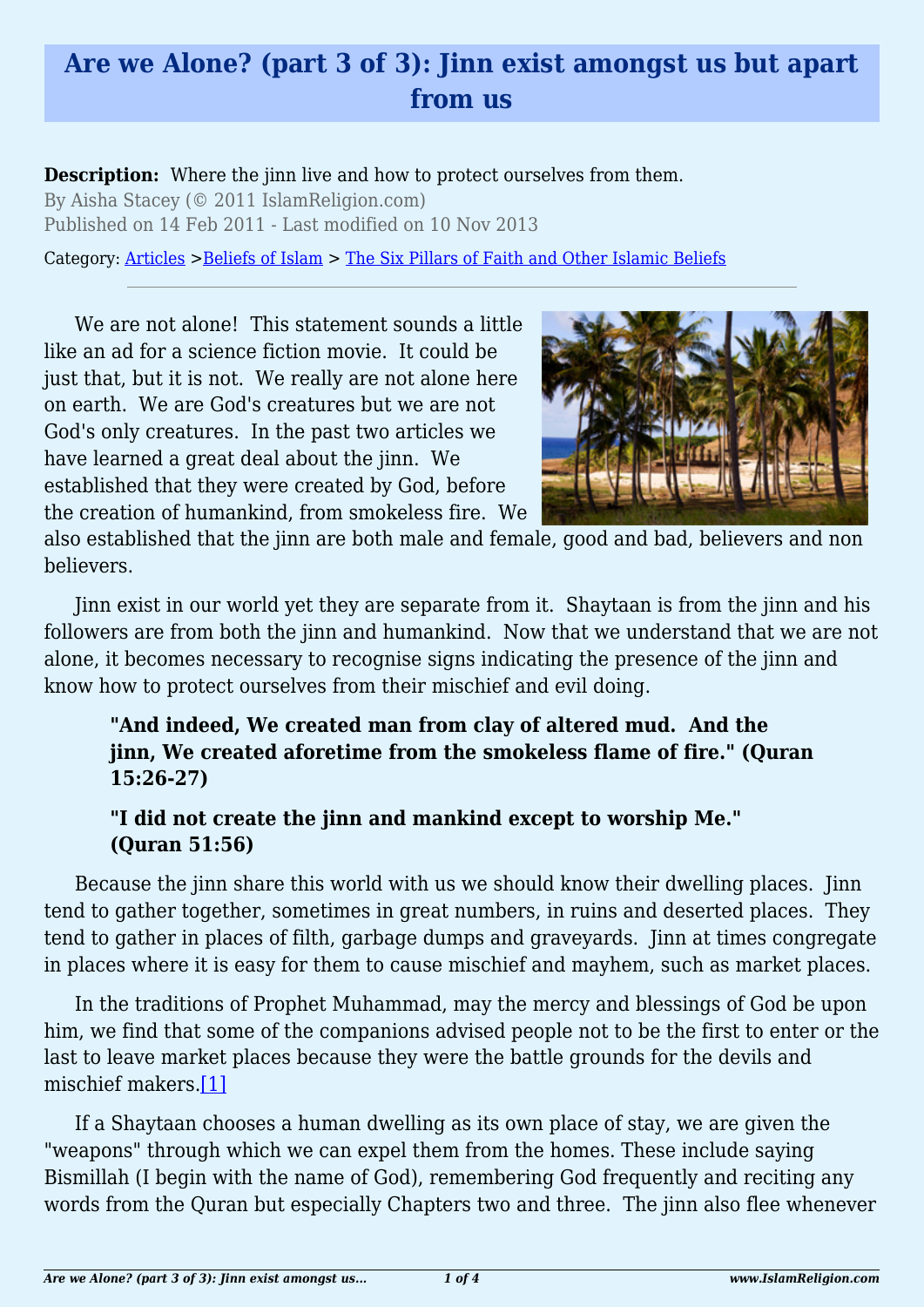they hear the call to prayer.

<span id="page-1-0"></span>Prophet Muhammad explained that jinn congregate in great numbers and spread out as darkness falls. He commanded us to keep our children inside at dusk for this reason. [\[2\]](#page-2-1) He also told us that the jinn have animals and that the food for their animals is the dung of our animals.

Sometimes, animals that belong to humankind are associated with the jinn. For instance, many of the jinn are able to take on the form of snakes and Prophet Muhammad referred to black dogs as devils. He also said, "Do not pray in camels' pens for devils dwell therein.["\[3\]](#page-2-2) He associated camels with jinn due to their aggressive nature.

<span id="page-1-2"></span><span id="page-1-1"></span>There are many ways that we can protect ourselves and our families from the mischief caused by the jinn. The most important is to turn to God and seek his protection; we do this by adhering to the words of Quran and the teachings of Prophet Muhammad. Seeking refuge in God will protect us from the jinn and devils. We should seek His protection when we enter the bathroom<sup>[4]</sup>, when we become angry<sup>[\[5\]](#page-2-4)</sup>, before sexual intercourse<sup>[6]</sup>, and resting on a journey or travelling into a valley<sup>[\[7\]](#page-2-6)</sup>. It is also important to seek refuge with God when reading Quran.

## <span id="page-1-3"></span>**"So when you want to recite the Quran, seek refuge with God from Shaytaan (Satan), the outcast (the cursed one). Verily! He has no power over those who believe and put their trust only in their Lord." (Quran 16:98-99)**

Understanding the nature of the jinn makes it possible to understand some of the strange phenomena that occur in our world today. People turn to fortune tellers and psychics to see into the future or the unknown. Men and women on the television and internet claim to speak to dead people and relay secrets and mysterious information. Islam teaches us that this is not possible. Soothsayers and astrologists allege that they can predict the future and read personalities by the alignment of the stars and other heavenly bodies. Islam teaches us that this too is not possible.

However, in the ancient past the jinn were able to ascend into the heavens. At that time they were able to eavesdrop and find out about events before they happened. During the time of Prophet Muhammad heavenly protection was increased and remains so still. The jinn are no long able to eavesdrop on conversations in the heavenly realm.

**"And we have sought to reach the heaven; but found it filled with stern guards and flaming fires. And verily, we used to sit there in stations, to (steal) a hearing, but any who listens now will find a flaming fire watching him in ambush. And we know not whether evil is intended for those on earth, or whether their Lord intends for them a Right Path." (Quran 72:8-10)**

Prophet Muhammad explained the meaning of these verses. *"When God has ordained some affair in the Heaven, the angels beat with their wings in obedience to His statement, which sounds like a chain dragged over a rock. They (angels) say, 'What was it that your*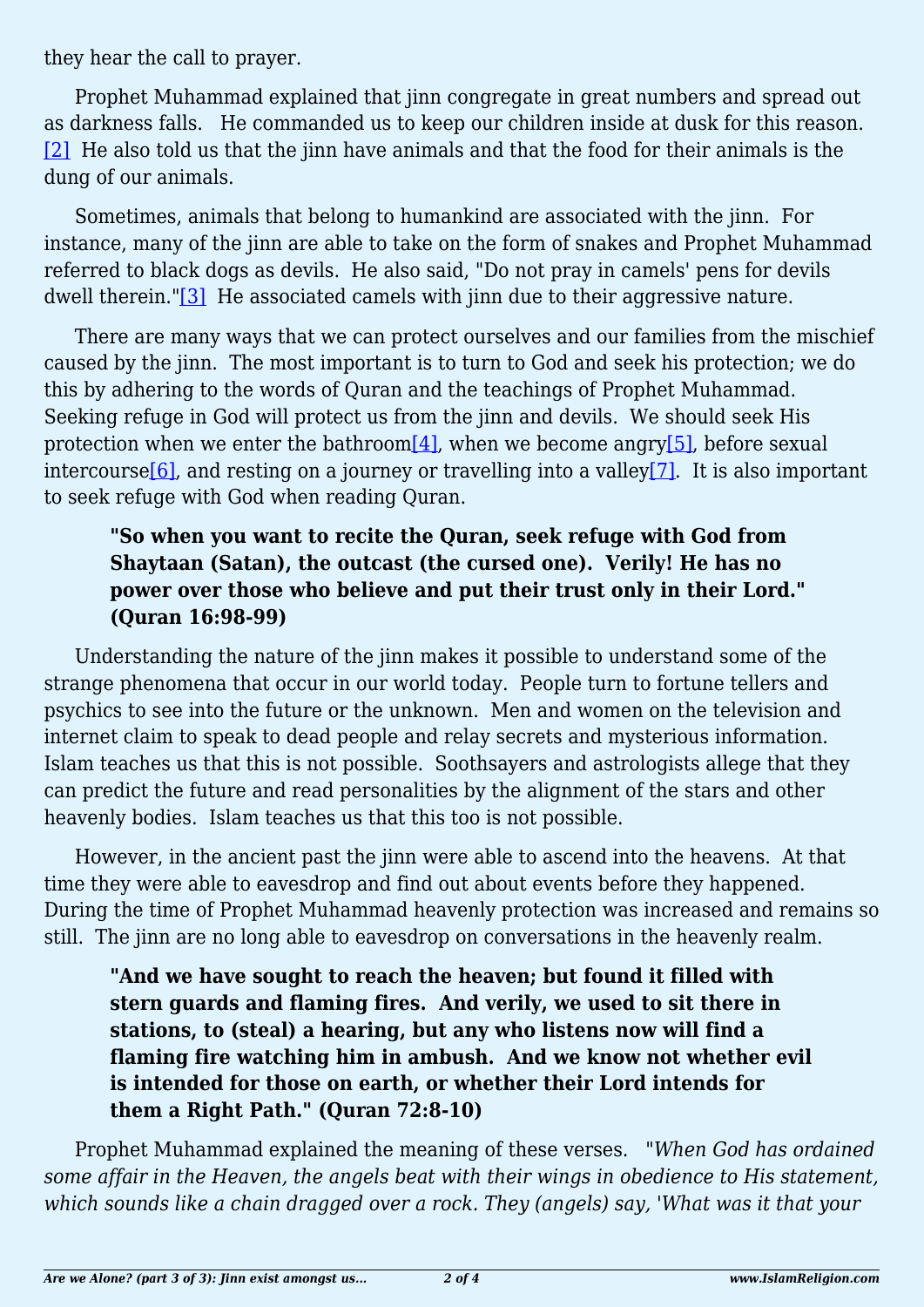*Lord said? Some answer, 'The truth, And He is the Most High, the Most Great.' (Quran 34.23) Then those who gain a hearing by stealing (i.e. devils or jinn) stand one over the other. A flame may overtake and burn the eavesdropper before he conveys the news to the one below him, or it may not overtake him till he has conveyed it to the one below him, who in his turn, conveys it to the one below him, and so on till they convey the news to the earth.*[\[8\]](#page-2-7)

<span id="page-2-8"></span>The jinn are able to take a grain of truth and mix it with lies to confuse and confound people. Strange phenomena though disconcerting and sometimes scary are nothing more than evil mischief making designed to tear people away from God. Sometimes the jinn and human devils will team up to trick the believers into committing the sin of shirk -associating partners with God.

Sometimes in this strange and wonderful world we are confronted with trials and tribulations that often seem to weigh us down. Dealing with the mischief making and evil intentions of the jinn seems to be an even bigger test. However it is comforting to know that God is the source of all strength and power and that nothing happens without his permission.

Prophet Muhammad told us that the best words with which to seek God's protection from the evil of mankind and jinn are the last three chapters of the Quran. We may at times have to face the evil doing of the jinn but God is our safe haven, turning to Him is our rescue. There is no protection except the protection of God, it is Him alone that we worship and it is to Him alone that we turn to for help.

<span id="page-2-0"></span>Endnotes:

[\[1\]](#page-0-0) *Saheeh Muslim*

<span id="page-2-1"></span>[\[2\]](#page-1-0) *Saheeh Al-Bukhari, Saheeh Muslim*

<span id="page-2-2"></span>[\[3\]](#page-1-1) *Abu Dawood*.

<span id="page-2-3"></span>[\[4\]](#page-1-2) Ibid

<span id="page-2-4"></span>[\[5\]](#page-1-2) *Saheeh Al-Bukhari, Saheeh Muslim*

<span id="page-2-5"></span>[\[6\]](#page-1-3) Ibid

<span id="page-2-7"></span><span id="page-2-6"></span>[\[7\]](#page-1-3) *Ibn Majah*.